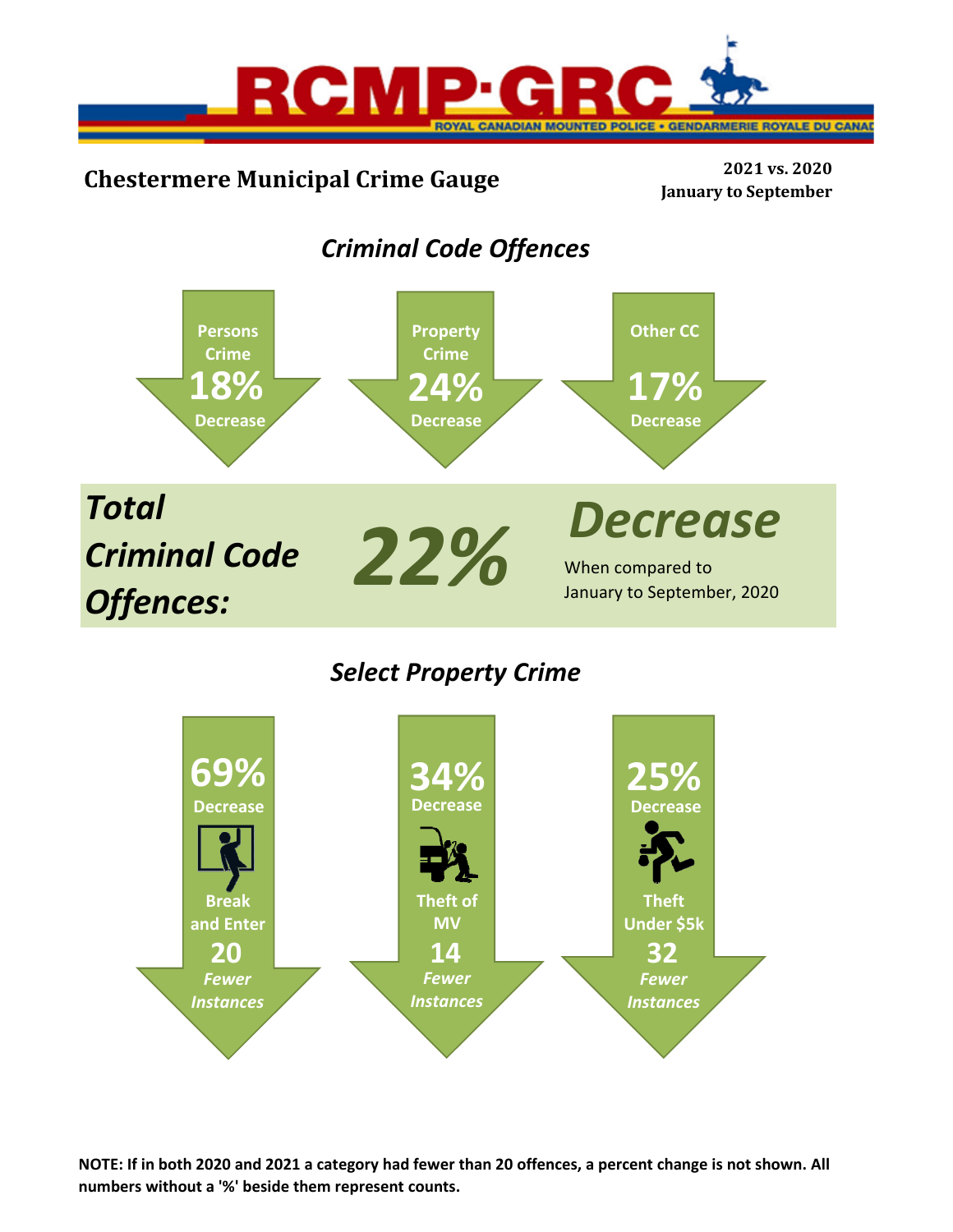## **January to September: 2017 ‐ 2021 Chestermere Municipal Detachment Crime Statistics (Actual)**

| All categories contain "Attempted" and/or "Completed" |              |                |                |                |                |                |                         |                         | October 6, 2021          |
|-------------------------------------------------------|--------------|----------------|----------------|----------------|----------------|----------------|-------------------------|-------------------------|--------------------------|
| <b>CATEGORY</b>                                       | <b>Trend</b> | 2017           | 2018           | 2019           | 2020           | 2021           | % Change<br>2017 - 2021 | % Change<br>2020 - 2021 | Avg File +/-<br>per Year |
| Homicides & Offences Related to Death                 |              | $\pmb{0}$      | $\mathbf{1}$   | 0              | $\overline{2}$ | 0              | N/A                     | $-100%$                 | 0.1                      |
| Robbery                                               |              | $\mathbf{1}$   | $\mathbf 0$    | $\mathbf 1$    | $\overline{2}$ | 5              | 400%                    | 150%                    | 1.0                      |
| Sexual Assaults                                       |              | 4              | 10             | 6              | 6              | 5              | 25%                     | $-17%$                  | $-0.2$                   |
| <b>Other Sexual Offences</b>                          |              | 3              | 12             | 4              | 8              | $\overline{2}$ | $-33%$                  | $-75%$                  | $-0.6$                   |
| Assault                                               |              | 74             | 73             | 62             | 65             | 58             | $-22%$                  | $-11%$                  | $-4.0$                   |
| Kidnapping/Hostage/Abduction                          |              | $\mathbf{1}$   | 0              | $\mathbf{1}$   | $\mathbf{1}$   | $\mathbf{1}$   | 0%                      | 0%                      | 0.1                      |
| Extortion                                             |              | $\mathbf{1}$   | $\overline{4}$ | $\overline{2}$ | $\mathbf{1}$   | $\mathbf{1}$   | 0%                      | 0%                      | $-0.3$                   |
| <b>Criminal Harassment</b>                            |              | 13             | 19             | 26             | 35             | 24             | 85%                     | $-31%$                  | 3.8                      |
| <b>Uttering Threats</b>                               |              | 27             | 51             | 35             | 34             | 31             | 15%                     | -9%                     | $-0.9$                   |
| <b>TOTAL PERSONS</b>                                  |              | 124            | 170            | 137            | 154            | 127            | 2%                      | $-18%$                  | $-1.0$                   |
| Break & Enter                                         |              | 50             | 45             | 58             | 29             | 9              | $-82%$                  | $-69%$                  | $-9.8$                   |
| Theft of Motor Vehicle                                |              | 58             | 78             | 47             | 41             | 27             | $-53%$                  | $-34%$                  | $-9.9$                   |
| Theft Over \$5,000                                    |              | 17             | 15             | 13             | 11             | 3              | $-82%$                  | $-73%$                  | $-3.2$                   |
| Theft Under \$5,000                                   |              | 226            | 272            | 168            | 126            | 94             | $-58%$                  | $-25%$                  | $-41.0$                  |
| Possn Stn Goods                                       |              | 59             | 75             | 63             | 24             | 22             | $-63%$                  | $-8%$                   | $-12.5$                  |
| Fraud                                                 |              | 65             | 72             | 92             | 68             | 54             | $-17%$                  | $-21%$                  | $-2.6$                   |
| Arson                                                 |              | $\overline{2}$ | $\mathbf{1}$   | $\overline{2}$ | 0              | 3              | 50%                     | N/A                     | 0.1                      |
| Mischief - Damage To Property                         |              | $\mathbf 0$    | $\mathbf 0$    | 22             | 79             | 63             | N/A                     | $-20%$                  | 20.5                     |
| Mischief - Other                                      |              | 150            | 201            | 96             | 36             | 38             | $-75%$                  | 6%                      | $-38.9$                  |
| <b>TOTAL PROPERTY</b>                                 |              | 627            | 759            | 561            | 414            | 313            | $-50%$                  | $-24%$                  | $-97.3$                  |
| <b>Offensive Weapons</b>                              |              | 15             | 14             | 18             | 9              | $\overline{7}$ | $-53%$                  | $-22%$                  | $-2.1$                   |
| Disturbing the peace                                  |              | 53             | 38             | 41             | 50             | 29             | $-45%$                  | $-42%$                  | $-3.6$                   |
| Fail to Comply & Breaches                             |              | 34             | 43             | 70             | 19             | 34             | 0%                      | 79%                     | $-2.4$                   |
| OTHER CRIMINAL CODE                                   |              | 31             | 38             | 35             | 31             | 21             | $-32%$                  | $-32%$                  | $-2.7$                   |
| TOTAL OTHER CRIMINAL CODE                             |              | 133            | 133            | 164            | 109            | 91             | $-32%$                  | $-17%$                  | $-10.8$                  |
| TOTAL CRIMINAL CODE                                   |              | 884            | 1,062          | 862            | 677            | 531            | $-40%$                  | $-22%$                  | $-109.1$                 |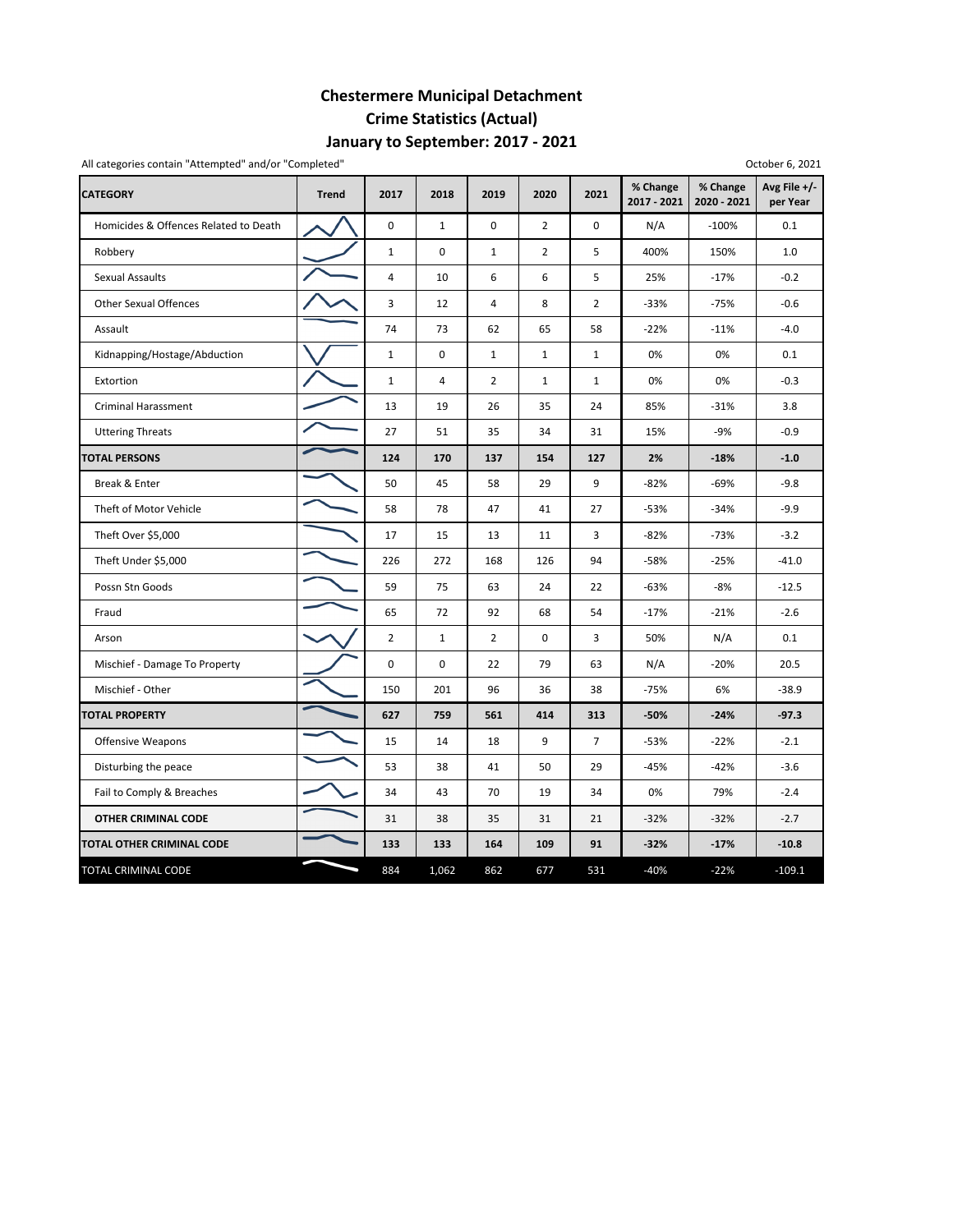## **January to September: 2017 ‐ 2021 Chestermere Municipal Detachment Crime Statistics (Actual)**

|                                        | All categories contain "Attempted" and/or "Completed"<br>October 6, 2021 |              |       |                |              |                |                         |                         |                          |  |  |
|----------------------------------------|--------------------------------------------------------------------------|--------------|-------|----------------|--------------|----------------|-------------------------|-------------------------|--------------------------|--|--|
| <b>CATEGORY</b>                        | <b>Trend</b>                                                             | 2017         | 2018  | 2019           | 2020         | 2021           | % Change<br>2017 - 2021 | % Change<br>2020 - 2021 | Avg File +/-<br>per Year |  |  |
| Drug Enforcement - Production          |                                                                          | $\mathbf{1}$ | 0     | $\mathbf 0$    | $\mathbf 0$  | 0              | $-100%$                 | N/A                     | $-0.2$                   |  |  |
| Drug Enforcement - Possession          |                                                                          | 41           | 39    | 9              | 5            | $\overline{7}$ | $-83%$                  | 40%                     | $-10.2$                  |  |  |
| Drug Enforcement - Trafficking         |                                                                          | 8            | 4     | 4              | 8            | 4              | $-50%$                  | -50%                    | $-0.4$                   |  |  |
| Drug Enforcement - Other               |                                                                          | 0            | 0     | 0              | 0            | 0              | N/A                     | N/A                     | 0.0                      |  |  |
| <b>Total Drugs</b>                     |                                                                          | 50           | 43    | 13             | 13           | 11             | $-78%$                  | -15%                    | $-10.8$                  |  |  |
| Cannabis Enforcement                   |                                                                          | 0            | 0     | $\overline{2}$ | $\mathbf{1}$ | $\overline{2}$ | N/A                     | 100%                    | 0.5                      |  |  |
| Federal - General                      |                                                                          | 29           | 8     | 11             | 10           | 7              | $-76%$                  | -30%                    | $-4.2$                   |  |  |
| <b>TOTAL FEDERAL</b>                   |                                                                          | 79           | 51    | 26             | 24           | 20             | $-75%$                  | $-17%$                  | $-14.5$                  |  |  |
| Liquor Act                             |                                                                          | 31           | 35    | 33             | 34           | 40             | 29%                     | 18%                     | 1.7                      |  |  |
| Cannabis Act                           |                                                                          | 0            | 0     | 14             | 17           | 13             | N/A                     | $-24%$                  | 4.3                      |  |  |
| Mental Health Act                      |                                                                          | 87           | 67    | 78             | 90           | 85             | $-2%$                   | -6%                     | 1.9                      |  |  |
| <b>Other Provincial Stats</b>          |                                                                          | 135          | 118   | 186            | 164          | 163            | 21%                     | $-1%$                   | 10.2                     |  |  |
| <b>Total Provincial Stats</b>          |                                                                          | 253          | 220   | 311            | 305          | 301            | 19%                     | $-1%$                   | 18.1                     |  |  |
| Municipal By-laws Traffic              |                                                                          | 6            | 20    | 67             | 33           | 20             | 233%                    | -39%                    | 4.1                      |  |  |
| Municipal By-laws                      |                                                                          | 344          | 284   | 204            | 303          | 193            | $-44%$                  | -36%                    | $-28.3$                  |  |  |
| <b>Total Municipal</b>                 |                                                                          | 350          | 304   | 271            | 336          | 213            | $-39%$                  | $-37%$                  | $-24.2$                  |  |  |
| Fatals                                 |                                                                          | 0            | 0     | $\mathbf{1}$   | 0            | $\mathbf{1}$   | N/A                     | N/A                     | 0.2                      |  |  |
| Injury MVC                             |                                                                          | 19           | 17    | 18             | 14           | 17             | $-11%$                  | 21%                     | $-0.7$                   |  |  |
| Property Damage MVC (Reportable)       |                                                                          | 196          | 185   | 163            | 106          | 115            | $-41%$                  | 8%                      | $-24.1$                  |  |  |
| Property Damage MVC (Non Reportable)   |                                                                          | 18           | 35    | 33             | 18           | 26             | 44%                     | 44%                     | $-0.1$                   |  |  |
| <b>TOTAL MVC</b>                       |                                                                          | 233          | 237   | 215            | 138          | 159            | $-32%$                  | 15%                     | $-24.7$                  |  |  |
| Roadside Suspension - Alcohol (Prov)   |                                                                          | 0            | 0     | $\mathbf 0$    | 0            | 39             | N/A                     | N/A                     | 7.8                      |  |  |
| Roadside Suspension - Drugs (Prov)     |                                                                          | 0            | 0     | $\pmb{0}$      | 0            | 4              | N/A                     | N/A                     | 0.8                      |  |  |
| <b>Total Provincial Traffic</b>        |                                                                          | 1,222        | 3,645 | 5,790          | 2,681        | 4,157          | 240%                    | 55%                     | 490.6                    |  |  |
| <b>Other Traffic</b>                   |                                                                          | 23           | 17    | 18             | 19           | 10             | $-57%$                  | $-47%$                  | $-2.4$                   |  |  |
| <b>Criminal Code Traffic</b>           |                                                                          | 75           | 88    | 65             | 58           | 34             | $-55%$                  | $-41%$                  | $-11.2$                  |  |  |
| <b>Common Police Activities</b>        |                                                                          |              |       |                |              |                |                         |                         |                          |  |  |
| <b>False Alarms</b>                    |                                                                          | 249          | 229   | 79             | 55           | 51             | $-80%$                  | $-7%$                   | $-57.0$                  |  |  |
| False/Abandoned 911 Call and 911 Act   |                                                                          | 14           | 13    | 8              | 20           | 20             | 43%                     | 0%                      | 1.9                      |  |  |
| Suspicious Person/Vehicle/Property     |                                                                          | 165          | 169   | 202            | 171          | 113            | $-32%$                  | $-34%$                  | $-10.2$                  |  |  |
| <b>Persons Reported Missing</b>        |                                                                          | 21           | 35    | 27             | 19           | 27             | 29%                     | 42%                     | -0.4                     |  |  |
| <b>Search Warrants</b>                 |                                                                          | $\mathbf{1}$ | 0     | $\overline{2}$ | $\mathbf{3}$ | $\mathbf{1}$   | 0%                      | $-67%$                  | 0.3                      |  |  |
| Spousal Abuse - Survey Code (Reported) |                                                                          | 154          | 154   | 157            | 130          | 112            | -27%                    | -14%                    | $-10.8$                  |  |  |
| Form 10 (MHA) (Reported)               |                                                                          | $\pmb{0}$    | 0     | $\mathbf 0$    | 36           | 26             | N/A                     | $-28%$                  | 8.8                      |  |  |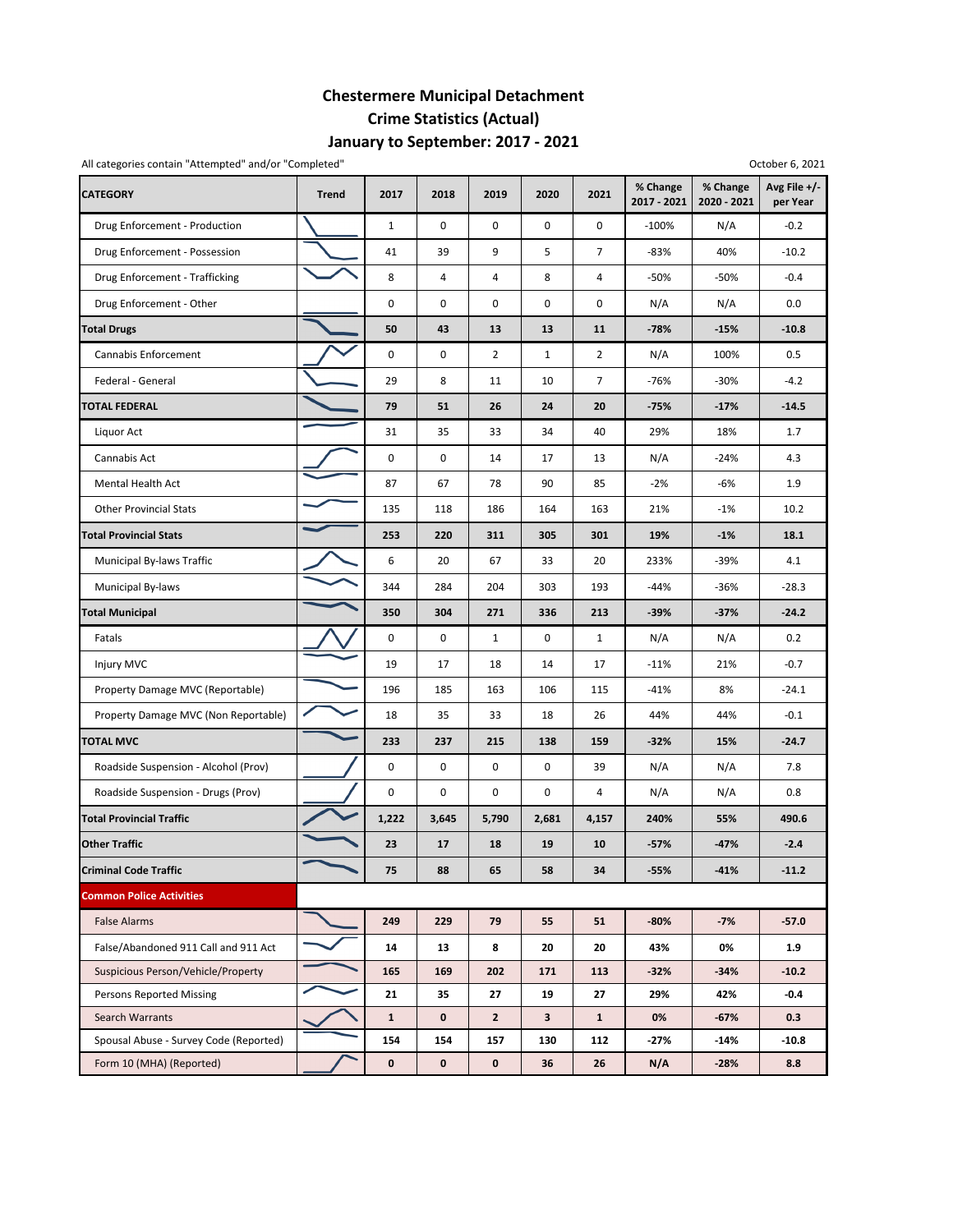## **September: 2017 ‐ 2021 Chestermere Municipal Detachment Crime Statistics (Actual)**

| <b>CATEGORY</b>                       | <b>Trend</b> | 2017           | 2018           | 2019           | 2020           | 2021           | % Change<br>2017 - 2021 | % Change<br>2020 - 2021 | Avg File $+/-$<br>per Year |
|---------------------------------------|--------------|----------------|----------------|----------------|----------------|----------------|-------------------------|-------------------------|----------------------------|
| Homicides & Offences Related to Death |              | $\mathbf 0$    | $\mathbf 0$    | $\mathbf 0$    | 0              | 0              | N/A                     | N/A                     | 0.0                        |
| Robbery                               |              | $\mathbf{1}$   | $\pmb{0}$      | $\pmb{0}$      | $\pmb{0}$      | $\mathbf{1}$   | 0%                      | N/A                     | 0.0                        |
| <b>Sexual Assaults</b>                |              | $\mathbf{1}$   | $\mathbf 0$    | $\mathbf{1}$   | $\overline{2}$ | $\mathbf 0$    | $-100%$                 | $-100%$                 | 0.0                        |
| <b>Other Sexual Offences</b>          |              | $\mathbf 0$    | $\mathbf 0$    | $\mathbf{1}$   | $\overline{2}$ | $\mathbf 0$    | N/A                     | $-100%$                 | 0.2                        |
| Assault                               |              | 12             | 5              | 6              | 6              | 5              | $-58%$                  | $-17%$                  | $-1.3$                     |
| Kidnapping/Hostage/Abduction          |              | $\mathbf{1}$   | 0              | $\pmb{0}$      | 0              | $\mathbf{1}$   | 0%                      | N/A                     | 0.0                        |
| Extortion                             |              | 0              | 0              | $\pmb{0}$      | 0              | 0              | N/A                     | N/A                     | 0.0                        |
| <b>Criminal Harassment</b>            |              | 3              | 3              | 5              | 12             | 0              | $-100%$                 | $-100%$                 | 0.3                        |
| <b>Uttering Threats</b>               |              | 4              | 6              | 4              | $\mathbf{1}$   | 3              | $-25%$                  | 200%                    | $-0.7$                     |
| <b>TOTAL PERSONS</b>                  |              | 22             | 14             | 17             | 23             | 10             | $-55%$                  | $-57%$                  | $-1.5$                     |
| Break & Enter                         |              | 8              | 9              | $\overline{7}$ | $\overline{4}$ | 3              | $-63%$                  | $-25%$                  | $-1.5$                     |
| Theft of Motor Vehicle                |              | 12             | 11             | $\overline{7}$ | $\overline{7}$ | $\overline{4}$ | $-67%$                  | $-43%$                  | $-2.0$                     |
| Theft Over \$5,000                    |              | $\overline{2}$ | 3              | 4              | $\overline{2}$ | 0              | $-100%$                 | $-100%$                 | $-0.5$                     |
| Theft Under \$5,000                   |              | 30             | 21             | 25             | 17             | 9              | $-70%$                  | $-47%$                  | $-4.6$                     |
| Possn Stn Goods                       |              | 13             | 11             | $\overline{4}$ | 0              | 3              | $-77%$                  | N/A                     | $-3.1$                     |
| Fraud                                 |              | 9              | 9              | 11             | 11             | 6              | $-33%$                  | $-45%$                  | $-0.4$                     |
| Arson                                 |              | $\mathsf 0$    | $\pmb{0}$      | $\mathbf 1$    | 0              | 0              | N/A                     | N/A                     | 0.0                        |
| Mischief - Damage To Property         |              | $\mathbf 0$    | $\mathbf 0$    | 6              | 9              | 4              | N/A                     | $-56%$                  | 1.7                        |
| Mischief - Other                      |              | 49             | 26             | $\overline{7}$ | $\overline{7}$ | 5              | $-90%$                  | $-29%$                  | $-10.7$                    |
| <b>TOTAL PROPERTY</b>                 |              | 123            | 90             | 72             | 57             | 34             | $-72%$                  | $-40%$                  | $-21.1$                    |
| Offensive Weapons                     |              | $\overline{2}$ | 0              | $\mathbf{1}$   | 3              | $\mathbf{1}$   | $-50%$                  | $-67%$                  | 0.1                        |
| Disturbing the peace                  |              | 12             | $\overline{2}$ | 5              | 4              | 0              | $-100%$                 | $-100%$                 | $-2.2$                     |
| Fail to Comply & Breaches             |              | 3              | 5              | $\overline{2}$ | 0              | $\overline{2}$ | $-33%$                  | N/A                     | $-0.7$                     |
| <b>OTHER CRIMINAL CODE</b>            |              | 5              | 5              | $\overline{4}$ | 4              | 3              | $-40%$                  | $-25%$                  | $-0.5$                     |
| TOTAL OTHER CRIMINAL CODE             |              | 22             | 12             | 12             | 11             | 6              | $-73%$                  | $-45%$                  | $-3.3$                     |
| TOTAL CRIMINAL CODE                   |              | 167            | 116            | 101            | 91             | 50             | $-70%$                  | $-45%$                  | $-25.9$                    |

All categories contain "Attempted" and/or "Completed"

October 6, 2021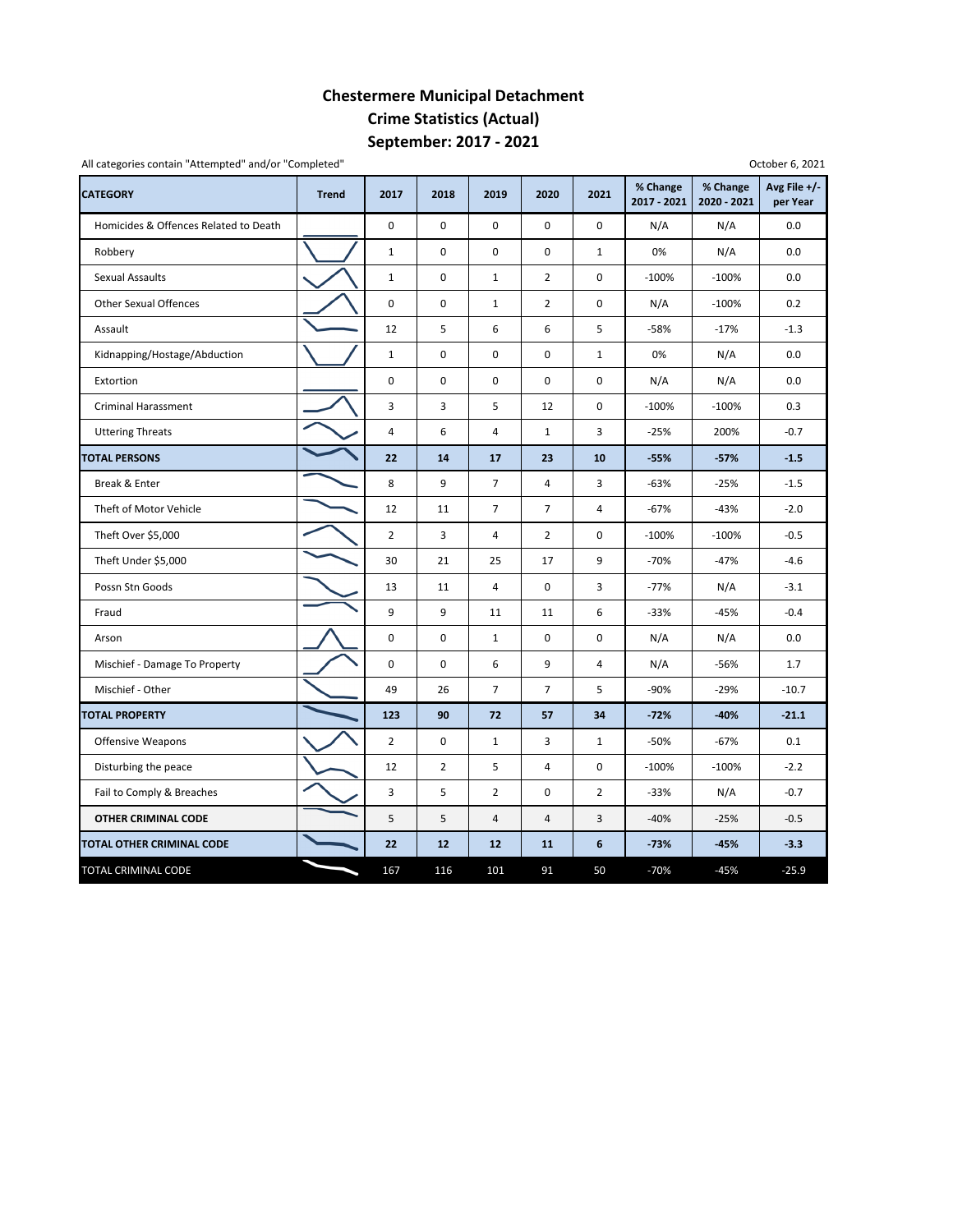## **September: 2017 ‐ 2021 Chestermere Municipal Detachment Crime Statistics (Actual)**

| An categories contain Attempted and/or completed |              |              |                |                |                |                |                         |                         | OCLODER U, LOLI            |
|--------------------------------------------------|--------------|--------------|----------------|----------------|----------------|----------------|-------------------------|-------------------------|----------------------------|
| <b>CATEGORY</b>                                  | <b>Trend</b> | 2017         | 2018           | 2019           | 2020           | 2021           | % Change<br>2017 - 2021 | % Change<br>2020 - 2021 | Avg File $+/-$<br>per Year |
| Drug Enforcement - Production                    |              | 0            | 0              | $\pmb{0}$      | 0              | $\mathbf 0$    | N/A                     | N/A                     | 0.0                        |
| Drug Enforcement - Possession                    |              | 8            | 4              | $\mathbf{1}$   | 0              | 0              | $-100%$                 | N/A                     | $-2.0$                     |
| Drug Enforcement - Trafficking                   |              | 3            | $\mathbf{1}$   | $\pmb{0}$      | 0              | 0              | $-100%$                 | N/A                     | $-0.7$                     |
| Drug Enforcement - Other                         |              | 0            | $\mathsf 0$    | $\pmb{0}$      | 0              | 0              | N/A                     | N/A                     | 0.0                        |
| <b>Total Drugs</b>                               |              | 11           | 5              | $\mathbf{1}$   | 0              | 0              | $-100%$                 | N/A                     | $-2.7$                     |
| Cannabis Enforcement                             |              | 0            | 0              | 0              | 0              | 0              | N/A                     | N/A                     | 0.0                        |
| Federal - General                                |              | 5            | 0              | $\mathbf 1$    | $\mathbf 1$    | 0              | $-100%$                 | $-100%$                 | $-0.9$                     |
| <b>TOTAL FEDERAL</b>                             |              | 16           | 5              | $\overline{2}$ | $\mathbf{1}$   | $\mathbf 0$    | $-100%$                 | $-100%$                 | $-3.6$                     |
| Liquor Act                                       |              | 5            | 3              | $\mathbf{1}$   | $\overline{2}$ | 3              | -40%                    | 50%                     | $-0.5$                     |
| Cannabis Act                                     |              | 0            | 0              | $\mathbf{1}$   | 0              | 0              | N/A                     | N/A                     | 0.0                        |
| Mental Health Act                                |              | 8            | $\overline{7}$ | 8              | 9              | 10             | 25%                     | 11%                     | 0.6                        |
| <b>Other Provincial Stats</b>                    |              | 15           | 4              | 8              | 13             | 16             | 7%                      | 23%                     | 1.1                        |
| <b>Total Provincial Stats</b>                    |              | 28           | 14             | 18             | 24             | 29             | 4%                      | 21%                     | 1.2                        |
| Municipal By-laws Traffic                        |              | 0            | $\mathbf{1}$   | 0              | 10             | $\mathbf{1}$   | N/A                     | -90%                    | 1.1                        |
| Municipal By-laws                                |              | 44           | 27             | 20             | 21             | 14             | -68%                    | $-33%$                  | $-6.6$                     |
| <b>Total Municipal</b>                           |              | 44           | 28             | 20             | 31             | 15             | $-66%$                  | $-52%$                  | $-5.5$                     |
| Fatals                                           |              | 0            | 0              | $\mathbf{1}$   | 0              | 0              | N/A                     | N/A                     | 0.0                        |
| Injury MVC                                       |              | $\mathbf{1}$ | 0              | $\mathbf{1}$   | 0              | 2              | 100%                    | N/A                     | 0.2                        |
| Property Damage MVC (Reportable)                 |              | 21           | 16             | 14             | 12             | 10             | $-52%$                  | $-17%$                  | $-2.6$                     |
| Property Damage MVC (Non Reportable)             |              | 3            | $\overline{2}$ | 5              | $\overline{2}$ | $\overline{2}$ | $-33%$                  | 0%                      | $-0.2$                     |
| <b>TOTAL MVC</b>                                 |              | 25           | 18             | 21             | 14             | 14             | $-44%$                  | 0%                      | $-2.6$                     |
| Roadside Suspension - Alcohol (Prov)             |              | 0            | $\mathsf 0$    | $\pmb{0}$      | 0              | 8              | N/A                     | N/A                     | 1.6                        |
| Roadside Suspension - Drugs (Prov)               |              | 0            | 0              | $\pmb{0}$      | 0              | 0              | N/A                     | N/A                     | 0.0                        |
| <b>Total Provincial Traffic</b>                  |              | 170          | 514            | 656            | 506            | 390            | 129%                    | $-23%$                  | 43.2                       |
| <b>Other Traffic</b>                             |              | 4            | $\pmb{0}$      | 8              | $\mathbf 1$    | 4              | 0%                      | 300%                    | 0.1                        |
| <b>Criminal Code Traffic</b>                     |              | 7            | 8              | 10             | 4              | 3              | $-57%$                  | $-25%$                  | $-1.2$                     |
| <b>Common Police Activities</b>                  |              |              |                |                |                |                |                         |                         |                            |
| <b>False Alarms</b>                              |              | 38           | 14             | 11             | 6              | 5              | $-87%$                  | $-17%$                  | $-7.4$                     |
| False/Abandoned 911 Call and 911 Act             |              | $\mathbf{2}$ | $\mathbf{2}$   | $\mathbf{1}$   | 3              | 3              | 50%                     | 0%                      | 0.3                        |
| Suspicious Person/Vehicle/Property               |              | 24           | 21             | 31             | 19             | 9              | $-63%$                  | $-53%$                  | $-3.2$                     |
| <b>Persons Reported Missing</b>                  |              | $\mathbf{1}$ | 3              | 4              | $\mathbf{2}$   | 4              | 300%                    | 100%                    | 0.5                        |
| Search Warrants                                  |              | 0            | $\mathbf 0$    | $\mathbf 0$    | $\bf{0}$       | $\mathbf 0$    | N/A                     | N/A                     | 0.0                        |
| Spousal Abuse - Survey Code (Reported)           |              | 15           | 20             | 17             | 17             | 12             | -20%                    | -29%                    | $-0.9$                     |
| Form 10 (MHA) (Reported)                         |              | 0            | 0              | $\mathbf 0$    | 6              | $\mathbf{2}$   | N/A                     | $-67%$                  | 1.0                        |

All categories contain "Attempted" and/or "Completed" October 6, 2021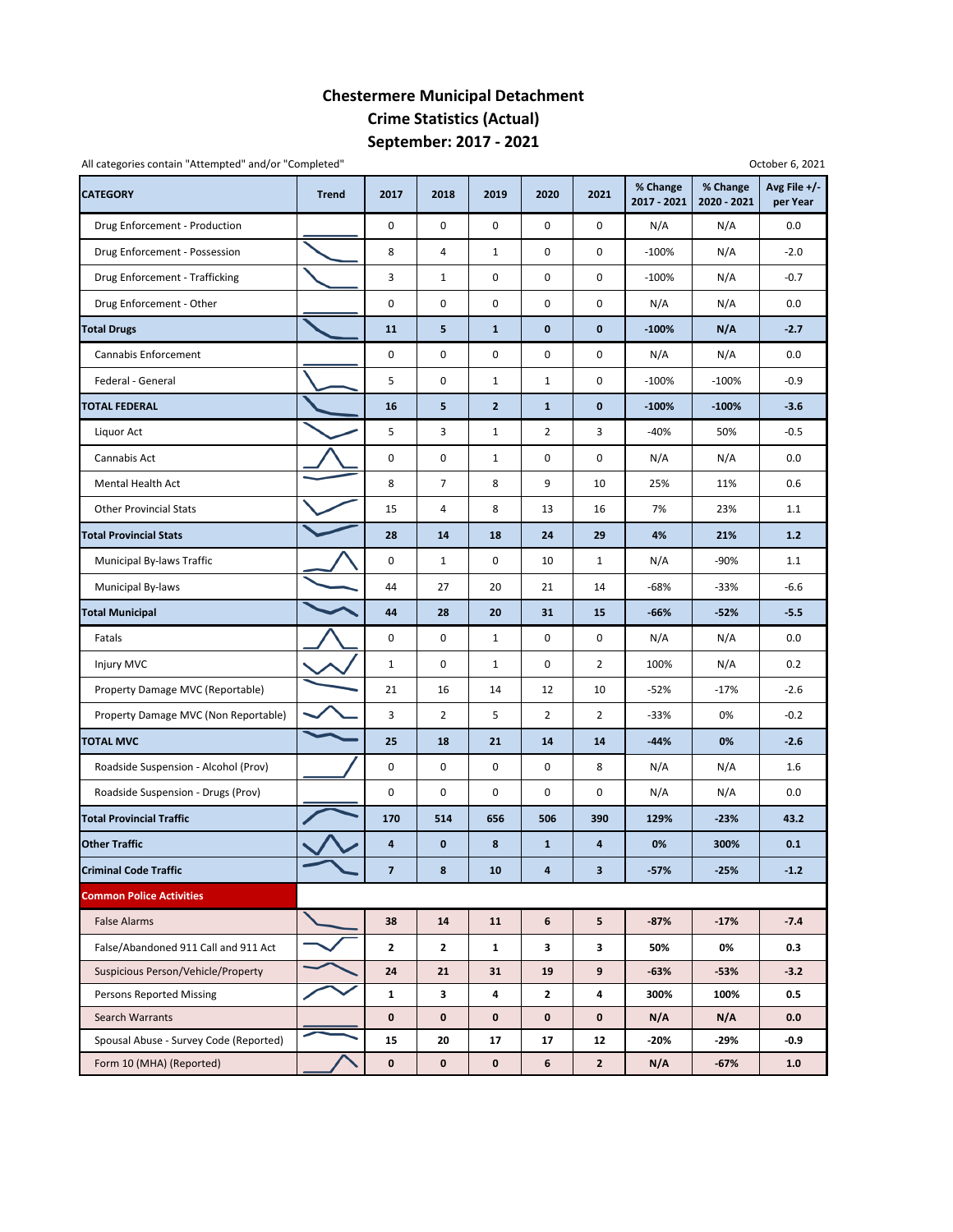### **January to September: 2017 ‐ 2021 Chestermere Municipal Detachment Crime Statistics (Actual)**

**Category Trend 2017 2018 2019 2020 2021 FLAG Theft Motor Vehicle (Total) 58 78 47 41 27 Within Norm** Auto 14 19 12 7 4 Within Norm Truck 18 25 16 15 11 Within Norm SUV 17 15 10 12 6 Within Norm Van 0 5 4 0 3 Within Norm Motorcycle 22121 Within Norm Other 6720 Mithin Norm 2011 12 Mithin Norm 2011 12 Mithin Norm 2012 12 Mithin Norm 2012 12 Mithin Norm 2012 12 Take Auto without Consent  $\begin{vmatrix} 1 & 1 & 2 & 3 \\ 2 & 1 & 5 & 2 \end{vmatrix}$  Within Norm **Break and Enter (Total)\* 50 45 58 29 9 Within Norm** Business 5 4 12 1 0 Within Norm Residence 40 38 42 22 7 Within Norm Cottage or Seasonal Residence **1996 Cottage or Seasonal Residence** 1000 Within Norm Other 23151 Within Norm **Theft Over & Under \$5,000 (Total) 243 287 181 137 97 Within Norm** Theft from a motor vehicle 147 147 179 179 175 59 45 Within Norm Shoplifting 16 8 22 17 9 Within Norm Mail Theft (includes all Mail offences)  $\begin{array}{|c|c|c|c|c|c|}\n\hline\n\diagup\big\downarrow\end{array}$  7  $\begin{array}{|c|c|c|c|c|c|}\n\jmath & 1 & 0 & 5\n\end{array}$  Within Norm Theft of bicycle 37355 Within Norm Other Theft 72 | 20 | 86 | 81 | 56 | 33 | Within Norm

| <b>Mischief To Property</b>          | 150 | 201 | 118 | 115 | 101 | Within Norm  |
|--------------------------------------|-----|-----|-----|-----|-----|--------------|
| Suspicious Person/ Vehicle/ Property | 165 | 169 | 202 | 171 | 113 | Within Norm  |
| Fail to Comply/Breach                | 34  | 43  | 70  | 19  | 34  | Within Norm  |
| <b>Wellbeing Check</b>               | 25  | 32  | 39  | 31  | 45  | <b>Issue</b> |
| Mental Health Act                    | 87  | 67  | 78  | 90  | 85  | Within Norm  |
| <b>False Alarms</b>                  | 249 | 229 | 79  | 55  | 51  | Within Norm  |

| <b>Traffic</b>                                                 | <b>Trend</b> | 2017 | 2018           | 2019 | 2020 | 2021 | <b>FLAG</b>  |
|----------------------------------------------------------------|--------------|------|----------------|------|------|------|--------------|
| Roadside Suspensions - alcohol related - No grounds to charge* |              | 3    | 2              | 6    |      | 0    | Within Norm  |
| Occupant Restraint/Seatbelt Violations*                        |              | 81   | 109            | 177  | 93   | 398  | <b>Issue</b> |
| Speeding Violations*                                           |              | 204  | 1799           | 3127 | 1162 | 1393 | Within Norm  |
| Intersection Related Violations*                               |              | 139  | 197            | 247  | 75   | 198  | Within Norm  |
| Other Non-Moving Violation*                                    |              | 368  | 987            | 1395 | 751  | 1348 | Within Norm  |
| Pursuits**                                                     |              | 2    | $\overline{2}$ | 9    | 15   | 8    | Within Norm  |
| Other CC Traffic**                                             |              | 14   | 14             |      |      | 3    | Within Norm  |

\*"Actual" \*\*"Reported"

Categories flagged with "Issue" only indicate that the current number of offences are higher the statistical norm based on previous years.

#### All categories contain "Attempted" and/or "Completed"

October 6, 2021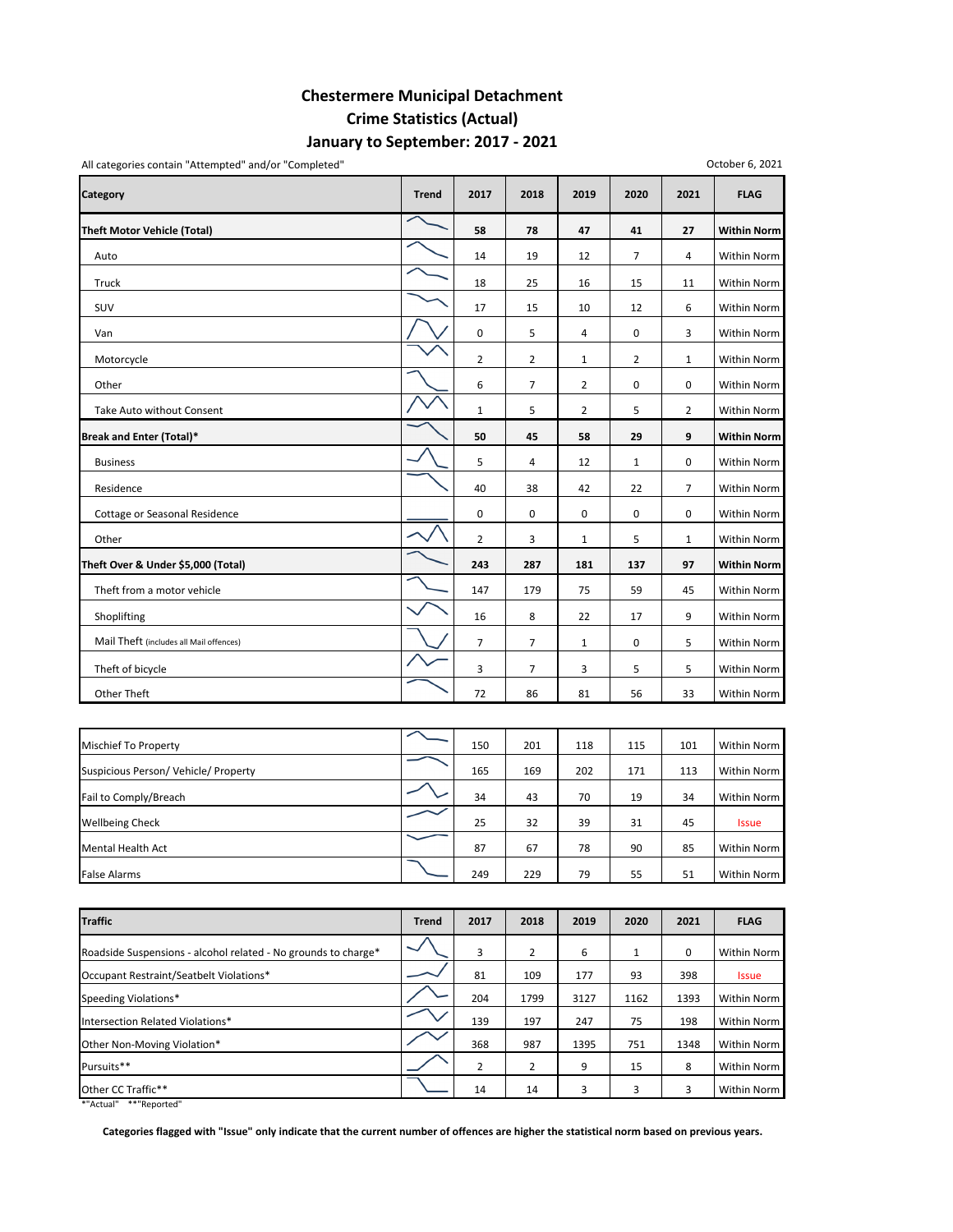#### **Chestermere Municipal Detachment ‐ Break and Enters (includes unlawfully in a dwelling place)**

All categories contain "Attempted" and/or "Completed"

October 6, 2021

| 2020                 |                |              |             |              |                |              |             |              |     |     |            |            |  |
|----------------------|----------------|--------------|-------------|--------------|----------------|--------------|-------------|--------------|-----|-----|------------|------------|--|
| Month                | Jan            | Feb          | Mar         | Apr          | May            | Jun          | Jul         | Aug          | Sep | Oct | <b>Nov</b> | <b>Dec</b> |  |
| <b>Actuals</b>       | $\mathbf{1}$   | 8            | 7           | 3            | $\mathbf 1$    | 1            | 3           | $\mathbf{1}$ | 4   | 5   | 3          | 3          |  |
| <b>Running Total</b> | $\mathbf{1}$   | 9            | 16          | 19           | 20             | 21           | 24          | 25           | 29  | 34  | 37         | 40         |  |
| Quarter              |                | 16           |             |              | 5              |              |             | 8            |     | 11  |            |            |  |
| 2021                 |                |              |             |              |                |              |             |              |     |     |            |            |  |
|                      |                |              |             |              |                |              |             |              |     |     |            |            |  |
| <b>Month</b>         | Jan            | Feb          | Mar         | Apr          | May            | Jun          | Jul         | Aug          | Sep | Oct | Nov        | <b>Dec</b> |  |
| <b>Actuals</b>       | $\overline{2}$ | $\mathbf{1}$ | $\mathbf 0$ | $\mathbf{1}$ | 0              | $\mathbf{1}$ | $\mathbf 0$ | $\mathbf{1}$ | 3   |     |            |            |  |
| <b>Running Total</b> | $\overline{2}$ | 3            | 3           | 4            | 4              | 5            | 5           | 6            | 9   |     |            |            |  |
| Quarter              |                | 3            |             |              | $\overline{2}$ |              |             | 4            |     |     | <b>TBD</b> |            |  |

#### **Chestermere Municipal Detachment ‐ Theft of Motor Vehicles (includes taking without consent)**

All categories contain "Attempted" and/or "Completed"

**Month Jan Feb Mar Apr May Jun Jul Aug Sep Oct Nov Dec** Actuals | 7 | 6 | 6 | 5 | 4 | 1 | 1 | 4 | 7 | 7 | 1 | 7 **Running Total** 7 13 19 24 28 29 30 34 41 48 49 56 **Quarter Month Jan Feb Mar Apr May Jun Jul Aug Sep Oct Nov Dec Actuals** | 5 | 3 | 0 | 3 | 1 | 6 | 2 | 3 | 4 **Running Total** 5 8 8 8 11 12 12 20 20 23 27 **Quarter** ‐38% ‐33% ‐32% ‐34% **Year over Year % Change** ‐29% ‐38% ‐58% ‐54% ‐57% **2021** 8 | 10 | 9 | TBD **2020** 19 10 12 12 15

October 6, 2021